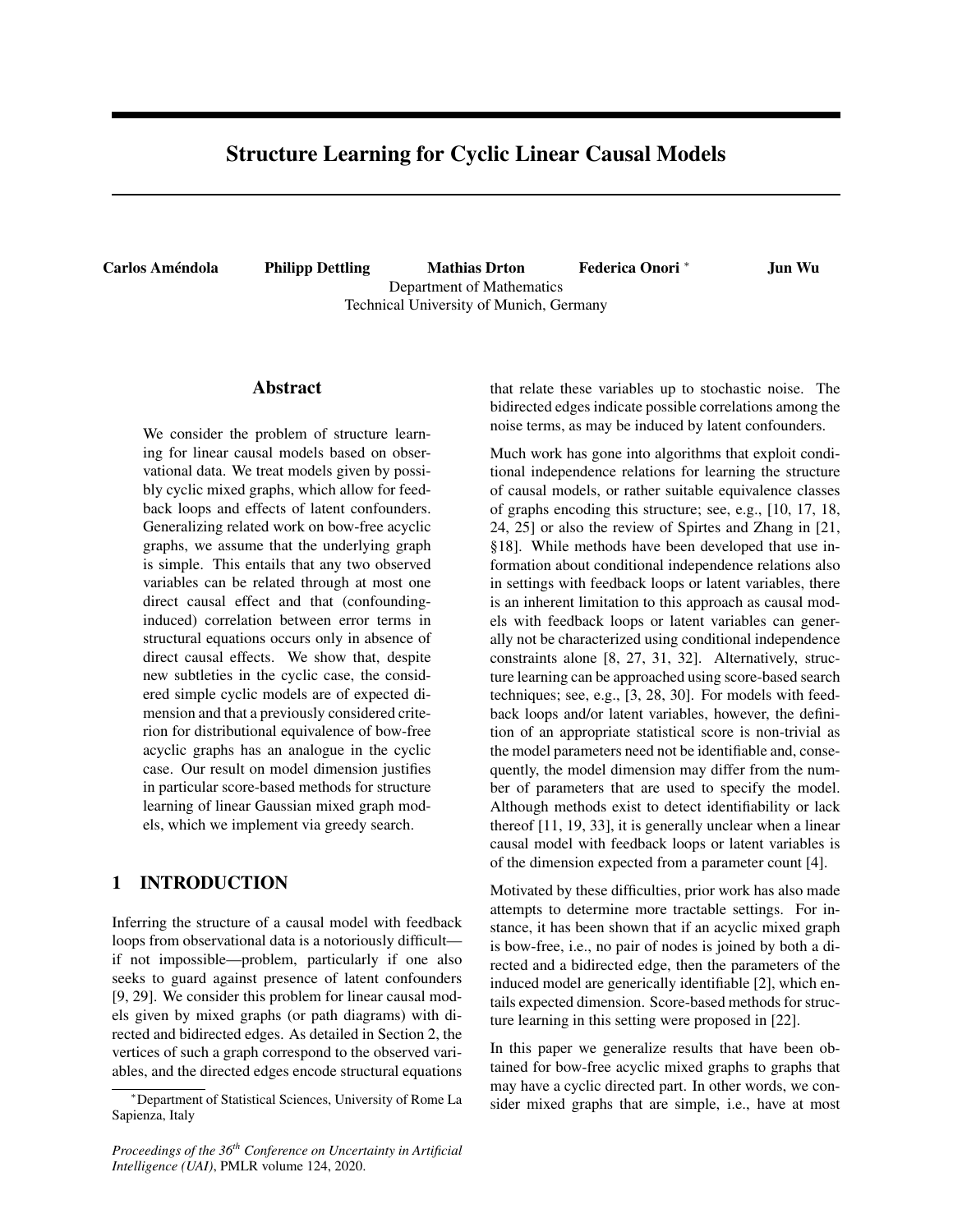one edge between any pair of nodes, but which need not be acyclic. The presence of cycles brings about many new challenges [1] and, in particular, generic identifiability cannot be guaranteed. However, as our main results show, the considered simple cyclic models are of expected dimension (Theorem 3.1) and a previously considered criterion for distributional equivalence of bowfree acyclic graphs has an analogue in the cyclic case (Theorem 4.1). Using the result on dimension, we propose a model selection score and associated greedy search techniques for structure learning of linear Gaussian mixed graphs. Numerical experiments indicate the need to carefully account for the large size of the set of models/graphs the search considers (Section 5).

### 2 BACKGROUND

Let  $X = (X_i : i \in V)$  be a random vector whose coordinates correspond to observed variables. The considered models assume  $X$  to be the solution to a linear equation system of the form

$$
X = \Lambda^T X + \varepsilon,\tag{1}
$$

where  $\Lambda = (\lambda_{ij}) \in \mathbb{R}^{V \times V}$  is a matrix of unknown parameters, and  $\varepsilon = (\varepsilon_i : i \in V)$  is a random vector whose coordinates represent stochastic noise. Suppose  $\varepsilon$  has (unknown) covariance matrix  $\Omega = (\omega_{ij})$ . Assuming that  $I - \Lambda$  is invertible (I denotes the identity matrix), the system in (1) is solved uniquely by  $X = (I - \Lambda)^{-T} \varepsilon$ with covariance matrix

$$
Var[X] = (I - \Lambda)^{-T} \Omega (I - \Lambda)^{-1} =: \phi(\Lambda, \Omega). \tag{2}
$$

Specific models of interest place restrictions on the support of  $\Lambda$  and  $\Omega$ , and this is naturally represented by a graph. More precisely, we adopt mixed graphs since we have two parameter matrices,  $\Lambda$  and  $\Omega$ , whose rows and columns are indexed by the same set V .

A mixed graph with vertex set V is a triple  $G =$  $(V, D, B)$  where  $D, B \subseteq V \times V$  are two sets of edges. The set D comprises ordered pairs  $(i, j)$ ,  $i \neq j$ , that encode directed edges, which we also denote by  $i \rightarrow j$ . Node  $j$  is the head of such an edge. The elements of  $B$ are unordered pairs  $\{i, j\}$  with  $i \neq j$  that encode bidirected edges, also denoted by  $i \leftrightarrow j$ . These edges have no orientation, and  $i \leftrightarrow j \in B$  if and only if  $j \leftrightarrow i \in B$ . It is convenient to call both endpoints  $i$  and  $j$  heads of  $i \leftrightarrow j$ . A collider triple in  $G = (V, D, B)$  is a triple of vertices  $(i, j, k)$  such that there are edges between i and j and between j and  $k$ , with j being a head on both these edges. In other words, the two edges form a path of the form  $i \to j \leftarrow k$ ,  $i \leftrightarrow j \leftarrow k$ ,  $i \to j \leftrightarrow k$  or  $i \leftrightarrow j \leftrightarrow k$ . We emphasize that whether  $(i, j, k)$  is a



Figure 1: Two simple mixed graphs.

collider triple does not depend on absence or presence of an edge between  $i$  and  $k$ . Finally, the skeleton of  $G$  is the undirected graph obtained by replacing all edges in  $(V, D \cup B)$  by undirected edges.

In Section 4 we will use the concept of treks. A trek is a path without collider triples and thus takes the form:

$$
v_l^L \leftarrow \dots \leftarrow v_1^L \leftrightarrow v_1^R \to \dots \to v_r^R, \text{ or}
$$

$$
v_l^L \leftarrow \dots \leftarrow v_0 \to \dots \to v_r^R.
$$

Each trek can be decomposed in two directed paths, referred to as the right and the left side of the trek. A trek is simple if its left- and right-hand side do not intersect, with the exception of an intersection at the top node  $v_0$ for the second type of trek.

In the sequel, the key assumption we make about the considered graphs is that they be *simple* mixed graphs. This means that we do not allow more than one edge (of any type) between any two nodes. Note that this allows for presence of directed cycles of length at least 3.

Example 2.1. *Two simple mixed graphs are displayed in Figure 1. The first is a directed 3-cycle, which has no collider triples. The second graph has the collider triple* (1, 3, 2)*. Both graphs have the same skeleton.*

Let  $\mathbb{R}^D$  be the set of real  $V \times V$ -matrices  $\Lambda = (\lambda_{ij})$  with support in  $D$ , that is,

$$
\mathbb{R}^D = \{ \Lambda \in \mathbb{R}^{V \times V} : \lambda_{ij} = 0 \text{ if } i \to j \notin D \}. \quad (3)
$$

Define  $\mathbb{R}^D_{reg}$  to be the subset of matrices  $\Lambda \in \mathbb{R}^D$  for which  $I - \bar{\Lambda}$  is invertible. Similarly, let PD be the cone of positive definite symmetric  $V \times V$ -matrices, and define  $PD(B)$  to be the subcone with support over B, that is,

$$
PD(B) = \{ \Omega = (\omega_{ij}) \in PD : \omega_{ij} = 0
$$
  
if  $i \neq j$  and  $i \leftrightarrow j \notin B \}.$ 

Definition 2.2. *The* linear Gaussian model *given by the* mixed graph  $G = (V, D, B)$  is the family of all multi*variate normal distributions on* R <sup>V</sup> *with covariance ma-*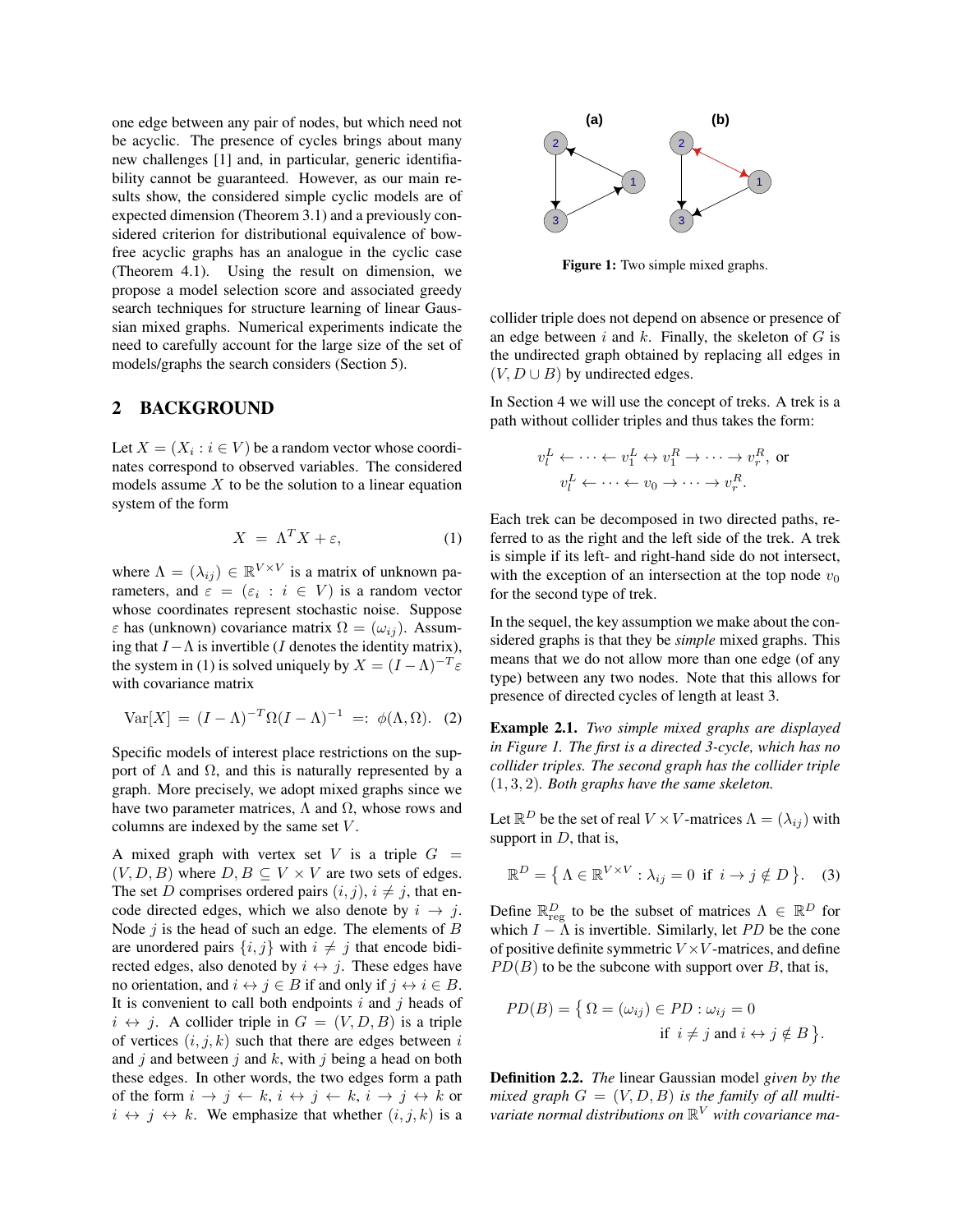*trix in*

$$
\mathcal{M}_G = \left\{ (I - \Lambda)^{-T} \Omega (I - \Lambda)^{-1} : A \in \mathbb{R}^D_{\text{reg}}, \Omega \in PD(B) \right\}.
$$

*The* covariance parametrization *of the model is the map*

$$
\phi_G : \mathbb{R}^D \times PD(B) \mapsto PD, \tag{4}
$$

$$
(\Lambda, \Omega) \mapsto (I - \Lambda)^{-T} \Omega (I - \Lambda)^{-1}.
$$

Note that the model leaves the mean vector of the normal distribution unrestricted. Without loss of generality, we may assume it to be zero.

It is well-known that different mixed graphs may induce the same model  $\mathcal{M}_G$ , which we describe as follows.

**Definition 2.3.** *Two mixed graphs*  $G_1$  *and*  $G_2$  *are distributionally equivalent if*  $\mathcal{M}_{G_1} = \mathcal{M}_{G_2}$ .

Distributional equivalence is a stronger requirement than Markov equivalence, which only requires the same conditional independence relations. For acyclic simple mixed graphs, distributional equivalence is implied by having the same skeleton and collider triples [22].

## 3 EXPECTED DIMENSION

Knowing the dimension of the set of covariance matrices  $\mathcal{M}_G$  of a linear causal model is crucial for statistical model selection. In particular, the dimension features in model selection scores/information criteria [7]. Because  $\mathcal{M}_G$  is defined by the pair of parameter matrices  $(\Lambda, \Omega)$ , it is natural to expect that its dimension  $\dim(\mathcal{M}_G)$  equals the number of unknown parameters, which is  $|V| + |D| + |B|$ . For general graphs, however, this may fail to be true in subtle ways [11]. Nevertheless, the following theorem shows that this complication does not arise when considering simple graphs.

Theorem 3.1. *If the graph* G *is simple, then*

$$
\dim(\mathcal{M}_G) = |V| + |D| + |B|.
$$

Let  $J_G$  be the Jacobian of the covariance parametrization  $\phi_G$ . As discussed, e.g., in [13], the dimension of  $\mathcal{M}_G$ equals the maximal rank of  $J<sub>G</sub>$ . Before proving Theorem 3.1 based on this fact, we extend observations from [11] that simplify studying the rank of  $J_G$ .

On the domain  $\mathbb{R}^D_{\text{reg}} \times PD$ , define the map

$$
g: (\Lambda, \Sigma) \mapsto (I - \Lambda)^T \Sigma (I - \Lambda).
$$
 (5)

A positive definite matrix  $\Sigma$  is in  $\mathcal{M}_G$  if and only if there exist  $\Lambda \in \mathbb{R}^D_{reg}$  and  $\Omega \in PD(B)$  such that  $\Sigma =$  $\phi_G(\Lambda, \Omega)$ , which holds if and only if  $g(\Lambda, \Sigma) = \Omega$ . Let

$$
N = \{ \{i, j\} : i, j \in V, i \neq j, \{i, j\} \notin B \}.
$$

Then  $\Sigma \in \mathcal{M}_G$  if and only if there exists  $\Lambda \in \mathbb{R}^D_{reg}$  such that

$$
g_{ij}(\Lambda, \Sigma) = \left[ (I - \Lambda)^T \Sigma (I - \Lambda) \right]_{ij} = 0 \quad (6)
$$

for all  $\{i, j\} \in N$ . Consider then the  $N \times D$  Jacobian matrix  $J(\Lambda, \Sigma)$  whose entries are the partial derivatives

$$
\mathbf{J}(\Lambda, \Sigma)_{\{i,j\},(k,l)} = \frac{\partial g_{ij}(\Lambda, \Sigma)}{\partial \lambda_{kl}} \tag{7}
$$

with  $\{i, j\} \in N$  and  $k \to l \in D$ . For  $i \neq j$ ,  $g_{ij}$  is multilinear in  $\Lambda$  and

$$
\frac{\partial g_{ij}(\Lambda, \Sigma)}{\partial \lambda_{kl}} = \begin{cases}\n-[ (I - \Lambda)^T \Sigma]_{jk} & \text{if } l = i, \\
-[ (I - \Lambda)^T \Sigma]_{ik} & \text{if } l = j, \\
0 & \text{if } l \notin \{i, j\}.\n\end{cases}
$$
\n(8)

**Lemma 3.2.** For  $\Lambda \in \mathbb{R}^D_{reg}$ ,  $\Omega \in PD(B)$ , let  $\Sigma =$  $\phi_G(\Lambda,\Omega)$ *. Then the rank of the Jacobian*  $J_G(\Lambda,\Omega)$  *is equal to*

$$
rank(\mathbf{J}(\Lambda, \Sigma)) + |B| + |V|.
$$

*Proof.* On  $\mathbb{R}^D_{\text{reg}} \times PD(B)$ , define the map

$$
h: (\Lambda, \Omega) \mapsto (\Lambda, \phi_G(\Lambda, \Omega)).
$$

Composing with  $q$  from (5), we have

$$
(g \circ h)(\Lambda, \Omega) = \Omega.
$$
 (9)

Differentiating this equation with respect to the free entries (i.e., nonzero) in  $\Lambda$  gives

$$
\frac{\partial}{\partial \Lambda} g(\Lambda, \Sigma)|_{\Sigma = \phi_G(\Lambda, \Omega)} \n+ \frac{\partial}{\partial \Sigma} g(\Lambda, \Sigma)|_{\Sigma = \phi_G(\Lambda, \Omega)} \frac{\partial}{\partial \Lambda} \phi_G(\Lambda, \Omega) = 0.
$$
 (10)

Similarly, differentiating with respect to the free entries of  $\Omega$  gives

$$
\frac{\partial}{\partial \Sigma} g(\Lambda, \Sigma)|_{\Sigma = \phi_G(\Lambda, \Omega)} \frac{\partial}{\partial \Omega} \phi_G(\Lambda, \Omega) = \begin{pmatrix} 0 \\ I_{|B|+|V|} \end{pmatrix} . \quad (11)
$$

Here, the rows are indexed by unordered pairs  $\{i, j\}$ , due to the symmetry of the matrices in (9). In the partitioning of the rows, the pairs in  $N$  are listed first.

By  $(8)$ , again ordering the pairs in N first, we have

$$
\frac{\partial}{\partial \Lambda} g(\Lambda, \Sigma) = \begin{pmatrix} \mathbf{J}(\Lambda, \Sigma) \\ 0 \end{pmatrix}.
$$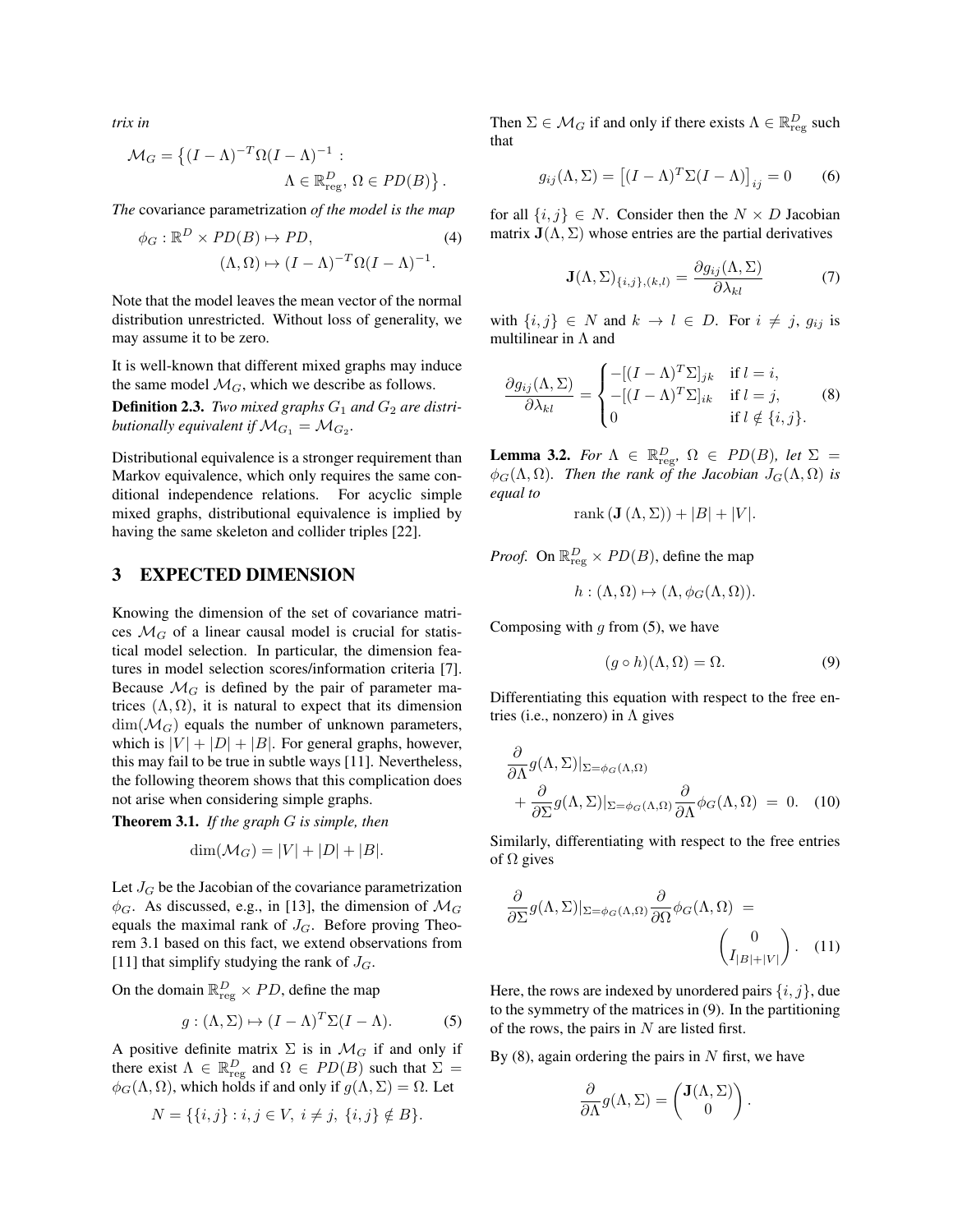For the Jacobian  $J_G = (\frac{\partial \phi_G}{\partial \Lambda}, \frac{\partial \phi_G}{\partial \Omega})$ , we obtain that

$$
\frac{\partial}{\partial \Sigma} g(\Lambda, \Sigma)|_{\Sigma = \phi_G(\Lambda, \Omega)} \cdot J_G(\Lambda, \Omega) = \left( \begin{matrix} -\mathbf{J}(\Lambda, \Sigma)|_{\Sigma = \phi(\Lambda, \Omega)} & 0 \\ 0 & I_{|B|+|V|} \end{matrix} \right), \quad (12)
$$

with rows and columns partitioned as  $(N, B \cup V)$  and  $(D, B \cup V)$ , respectively. Restricting g by fixing  $\Lambda \in$  $\mathbb{R}^D_{\text{reg}}$  gives the bijection  $\Sigma \mapsto (I - \Lambda)^T \Sigma (I - \Lambda)$ . Hence, the matrix  $\frac{\partial g}{\partial \Sigma}$  is invertible. It follows that the rank of  $J_G$  equals the rank of the partitioned matrix on the righthand side of (12), which in turn equals rank  $(\mathbf{J}(\Lambda, \Sigma))$  +  $\Box$  $|B| + |V|$ , as was our claim.

We now consider the Jacobian  $J_G(0, I)$  obtained by specializing  $\Lambda = 0$  and  $\Omega = I$ .

**Lemma 3.3.** *The Jacobian*  $J_G(0, I)$  *has full column rank*  $|V| + |B| + |D|$  *if and only if the mixed graph G is simple.*

*Proof.* The choice  $\Lambda = 0$  and  $\Omega = I$  yields covariance matrix  $\Sigma = \phi_G(0, I) = I$ . By Lemma 3.2, it thus suffices to show that the matrix  $J(0, I)$  defined in (8) has full column rank  $|D|$  if and only if G is simple.

Suppose G is simple. Let  $k \to l \in D$  be any directed edge indexing a column of  $J(0, I)$ . With  $\Lambda = 0$  and  $\Sigma = I$ , we have  $-(I - \Lambda)^T \Sigma = -I$  and the considered column contains precisely one nonzero entry, namely,

$$
\mathbf{J}(0,I)_{\{k,l\},(k,l)}=-1
$$

note that  $k \to l \in D$  implies  $\{k, l\} \in N$  if G is simple. Arranging the row indices  $\{k, l\}$  for  $k \to l \in D$  first, it becomes evident that  $J(0, I)$  has rank |D| as

$$
\mathbf{J}(0,I) = \begin{pmatrix} -I_D \\ 0 \end{pmatrix}.
$$

Conversely, suppose that  $G$  is not simple, with  $k$  and  $l$ being two nodes joined by at least two edges. Without loss of generality, assume that one of these edges is  $k \rightarrow$  $l \in D$ . We distinguish two cases. First, suppose  $k \leftrightarrow l \in$ B. Then  $\{k, l\} \notin N$ . Therefore, the column of  $\mathbf{J}(0, I)$ that is indexed by  $(k, l)$  is zero, which implies that the rank of  $\mathbf{J}(0, I)$  is smaller than  $|D|$ . Second, suppose  $k \leftrightarrow$  $l \notin B$  but  $l \to k \in D$ . Then the two columns of  $\mathbf{J}(0, I)$ indexed by  $(k, l)$  and  $(l, k)$  are identical. Again the rank of  $J(0, I)$  is smaller than  $|D|$ .  $\Box$ 

*Proof of Theorem 3.1.* If G is simple, then Lemma 3.3 implies that the maximal rank of the Jacobian  $J_G$  is  $|V|$  +  $|D| + |B|$ , which equals the count of parameters.  $\Box$  For simple acyclic mixed graphs, having the same skeleton is a necessary condition for distributional equivalence [22], but this condition is not necessary for cyclic graphs [14]. However, by Theorem 3.1, two distributionally equivalent simple cyclic mixed graphs must at least have the same number of edges.

## 4 SUFFICIENT CONDITIONS FOR DISTRIBUTIONAL EQUIVALENCE

In this section, we show that the sufficient condition for distributional equivalence from [22] admits an extension to our setting of possibly cyclic graphs. To this end, we define  $\overline{\mathcal{M}_G}$  to be the closure of  $\mathcal{M}_G$  (in Euclidean topology). Two mixed graphs  $G_1$  and  $G_2$  are then distributionally equivalent up to closure if  $\mathcal{M}_{G_1} = \mathcal{M}_{G_2}.$ 

**Theorem 4.1.** Let  $G_1$  and  $G_2$  be two simple mixed *graphs with same skeleton and collider triples. Then* G<sup>1</sup> *and*  $G_2$  *are distributionally equivalent up to closure.* 

Note that the likelihood functions of two models that are equal up to closure have the same supremum.

While our proof of Theorem 4.1 (developed in §4.1-4.2) concludes equality up to closure, we do not know any examples where the models are not exactly equal. The condition in Theorem 4.1 is also far from being necessary, e.g., it does not include the well-known characterization of Markov equivalence for directed acyclic graphs (DAGs). However, the theorem is useful to assert equivalence in our simulations (Section 6.1). We are also not aware of better (tractable) conditions in the literature. Indeed, distributional equivalence for cyclic mixed graphs is a subtle problem as the following example shows.

**Example 4.2.** Let  $G_1$  and  $G_2$  be the two simple mixed *graphs displayed in Figure 1(a) and (b), respectively. By Theorem 3.1, both*  $\mathcal{M}_{G_1}$  and  $\mathcal{M}_{G_2}$  are full-dimensional *(i.e., 6-dimensional) subsets of the cone of positive definite*  $3 \times 3$  *matrices. Graph*  $G_2$  *is acyclic, and*  $\mathcal{M}_{G_2}$  *is easily seen to be equal to* PD*. However, as observed in* [5], the set  $\mathcal{M}_{G_1}$  is a strict subset of  $\mathcal{M}_{G_2} = PD$ .

#### 4.1 Useful Lemmas

Let  $G_1 = (V, D_1, B_1)$  and  $G_2 = (V, D_2, B_2)$  be two mixed graphs. Let  $(\Lambda_1, \Omega_1) \in \mathbb{R}^{D_1}_{\text{reg}} \times PD(B_1)$  be parameters for  $G_1$ . The essence of the proof of Theorem 4.1 is a strategy to find parameters  $(\Lambda_2,\Omega_2)\in\mathbb{R}^{D_2}_{\text{reg}}\times PD(B_2)$ such that  $\Phi_{G_2}(\Lambda_2, \Omega_2) = \Phi_{G_1}(\Lambda_1, \Omega_1)$ . The key steps of the construction are a reduction to correlation matrices and an edge-relabeling considered in the acyclic case by [22]. However, the cyclic case brings about new subtleties in this approach.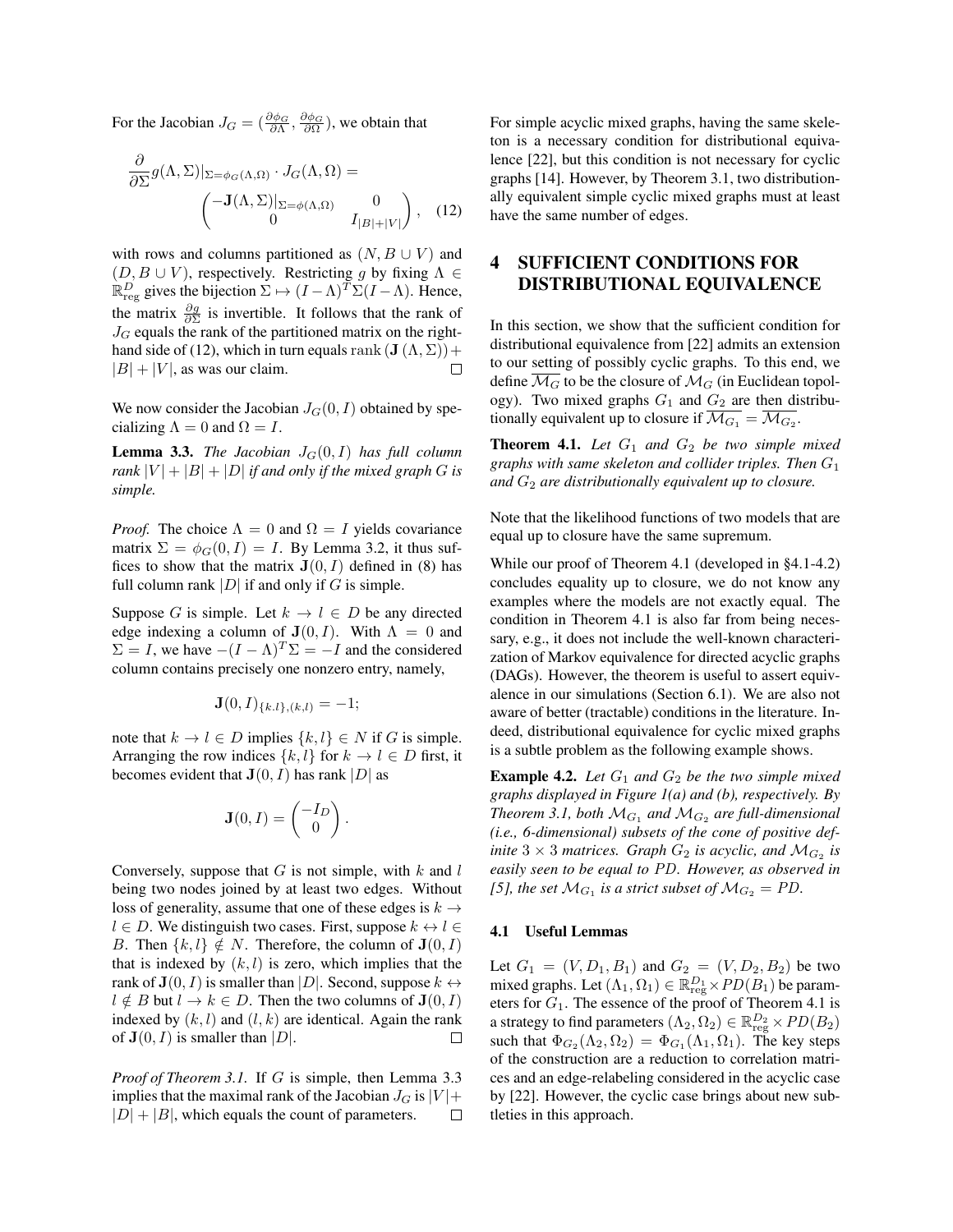Let  $\mathcal{R}$  :  $PD \rightarrow PD$  be the standardization map that takes covariance matrices to correlation matrices via  $\mathcal{R}(\Sigma)_{ij} = \frac{\Sigma_{ij}}{\sqrt{\Sigma_{ij}}}$  $\Sigma_{ii}$ Σ $_{jj}$ .

**Lemma 4.3.** *Let*  $G = (V, D, B)$  *be simple and*  $\Sigma \in PD$ *. Then*  $\Sigma \in \mathcal{M}_G$  *if and only if*  $\mathcal{R}(\Sigma) \in \mathcal{M}_G$ *.* 

*Proof.* We show one direction as the converse can be verified similarly. If  $\Sigma \in \mathcal{M}_G$  then

$$
\Sigma = \Phi_G(\Lambda, \Omega) = (I - \Lambda)^{-T} \Omega (I - \Lambda)^{-1}.
$$

for some matrices  $\Lambda \in \mathbb{R}^D_{reg}$ ,  $\Omega \in PD(B)$ . Setting  $\Delta$ diagonal with entries  $\Delta_{ii} = \sum_{i}^{-\frac{1}{2}}$  it holds that

$$
\mathcal{R}(\Sigma) = \Delta \Sigma \Delta
$$
  
=  $(\Delta^{-1} - \Delta^{-1} \Lambda)^{-T} \Omega (\Delta^{-1} - \Delta^{-1} \Lambda)^{-1}$   
=  $\Phi_G(\tilde{\Lambda}, \tilde{\Omega})$ 

with  $\tilde{\Lambda} = \Delta^{-1} \Lambda \Delta \in \mathbb{R}^D_{\text{reg}}$  ,  $\tilde{\Omega} = \Delta \Omega \Delta \in PD(B)$ .  $\Box$ 

Throughout the rest of this section, let  $G_1 = (V, D_1, B_1)$ and  $G_2 = (V, D_2, B_2)$  be two mixed graphs. If the graphs have the same skeleton, then there is a natural way to copy the edge labels from one graph to the other. To describe the procedure, we decompose an error covariance matrix,  $\Omega$ , into its diagonal and off-diagonal parts, denoted  $\Omega^d$  and  $\Omega^{od}$ , respectively. So,  $\Omega = \Omega^d + \Omega^{od}$ .

**Definition 4.4.** *Let*  $G_1$  *and*  $G_2$  *be simple mixed graphs with the same skeleton. Given a choice*  $(\Lambda_1, \Omega_1) \in$  $\mathbb{R}^{D_1}_{\text{reg}} \times PD(B_1)$ *, the* induced edge labeling on  $G_2$  *is the* pair of matrices  $(\Lambda_2,\Omega_2^{od})$  obtained as

$$
(\Lambda_2)_{ij} = \begin{cases} (\Lambda_1)_{ij} & \text{if } i \to j \in G_1, i \to j \in G_2, \\ (\Lambda_1)_{ji} & \text{if } i \leftarrow j \in G_1, i \to j \in G_2, \\ (\Omega_1)_{ij} & \text{if } i \leftrightarrow j \in G_1, i \to j \in G_2, \\ 0 & \text{if } i \to j \notin G_2, \end{cases}
$$

$$
(\Omega_2^{od})_{ij} = \begin{cases} (\Lambda_1)_{ij} & \text{if } i \to j \in G_1, i \leftrightarrow j \in G_2, \\ (\Lambda_1)_{ji} & \text{if } i \leftarrow j \in G_1, i \leftrightarrow j \in G_2, \\ (\Omega_1)_{ij} & \text{if } i \leftrightarrow j \in G_1, i \leftrightarrow j \in G_2, \\ 0 & \text{if } i \leftrightarrow j \notin G_2 \text{ or } i = j. \end{cases}
$$

For the construction from Definition 4.4, it holds that  $\Lambda_2 \in \mathbb{R}^{D_2}_{\text{reg}}$ . Moreover,  $\Omega_2^{od}$  can be turned into a matrix in  $PD(B_2)$  by addition of a diagonal matrix.

**Lemma 4.5.** *Let*  $G_1$  *and*  $G_2$  *be simple mixed graphs with* same skeleton and collider triples, and let  $(\Lambda_i,\Omega_i)\,\in$  $\mathbb{R}^{D_i} \times \textit{PD}(B_i)$  for  $i=1,2.$  If  $(\Lambda_2,\Omega_2^{od})$  equals the edge *labeling induced by*  $(\Lambda_1, \Omega_1)$  *then* 

$$
det(I - \Lambda_1) = det(I - \Lambda_2).
$$

*In particular, if*  $\Lambda_1 \in \mathbb{R}^{D_1}_{reg}$  *then*  $\Lambda_2 \in \mathbb{R}^{D_2}_{reg}$ *.* 

*Proof.* The determinants depend on the values of cycle products [6, Lemma 1]. Let  $S_V$  be the group of permutations of the nodes in V. For  $\sigma \in S_V$ , let  $V(\sigma)$  be the set of nodes contained in a non-trivial cycle of  $\sigma$ . Then

$$
\det(I - \Lambda) = \sum_{\sigma \in S_V(G)} (-1)^{\text{sgn}(\sigma)} \prod_{i \in V(\sigma)} \Lambda_{\sigma(i), i} \quad (13)
$$

where  $S_V(G)$  is the subset of permutations such that  $i =$  $\sigma(i)$  or  $i \to \sigma(i) \in D$  for all  $i \in V$ . We remark that even though the lemma in [6] is stated for  $\Lambda \in \mathbb{R}^D_{reg}$ , the proof relies on Laplace expansion of the determinant which holds even if  $I - \Lambda$  is not invertible.

Now, since collider triples are preserved, an edge that is part of a directed cycle of  $G_1$  cannot be bidirected in  $G_2$ . Furthermore, if  $G_1$  contains a cycle which has a directed edge that is reversed in  $G_2$ , then the cycle must be chordless in  $G_1$  (that is, every node in the cycle can have only one child in the cycle) and must be fully reversed in  $G_2$ . Since the labels agree, the cycle products in (13) remain unchanged and therefore  $\det(I-\Lambda_1) = \det(I-\Lambda_2)$ .  $\Box$ 

#### 4.2 Constructing Covariance Matrices

The key to completing the proof of Theorem 4.1 is to show that a correlation matrix obtained from a generic choice of parameters  $(\Lambda_1, \Omega_1) \in \mathbb{R}^{D_1}_{reg} \times PD(B_1)$  also belongs to  $\mathcal{M}_{G_2}$ . Let  $\circ$  denote the Hadamard (entrywise) product of matrices, and define  $\mathcal{H}: \mathbb{R}^D_{reg} \to \mathbb{R}^{V \times V}$  by

$$
\mathcal{H}(\Lambda) := (I - \Lambda)^{-1} \circ (I - \Lambda)^{-1}.
$$

We denote the spectral radius of a matrix  $\Lambda$  by  $\rho(\Lambda)$ .

**Lemma 4.6.** *Let*  $G_1$ ,  $G_2$  *be simple mixed graphs with same skeleton and collider triples.* Let  $(\Lambda_1, \Omega_1) \in$  $\mathbb{R}^{D_1}_{reg} \times PD(B_1)$  such that  $\Sigma = \Phi_{G_1}(\Lambda_1, \Omega_1) \in \mathcal{M}_{G_1}$ *is a correlation matrix and consider the induced edge labeling*  $(\Lambda_2, \Omega_2^{od})$ *. If* 

(i) 
$$
\rho(\Lambda_j) < 1
$$
 for  $j = 1, 2$ , and  
(ii)  $\det(\mathcal{H}(\Lambda_2)) \neq 0$ ,

*then there exists a unique diagonal matrix*  $\Omega_2^d$  *such that with*  $\Omega_2 = \Omega_2^d + \Omega_2^{od}$  *it holds that*  $(\Lambda_2, \Omega_2) \in \mathbb{R}_{reg}^{D_2}$  ×  $PD(B_2)$  and  $\Sigma = \Phi_{G_2}(\Lambda_2, \Omega_2) \in \mathcal{M}_{G_2}.$ 

*Proof.* By Lemma 4.5, we have indeed that  $\Lambda_2 \in \mathbb{R}^{D_2}_{reg}$ . We need to construct  $\Omega_2^d$  such that

$$
\Phi_{G_2}(\Lambda_2, \Omega_2) = (I - \Lambda_2)^{-T} \Omega_2^d (I - \Lambda_2)^{-1} + (I - \Lambda_2)^{-T} \Omega_2^d (I - \Lambda_2)^{-1} = \Sigma.
$$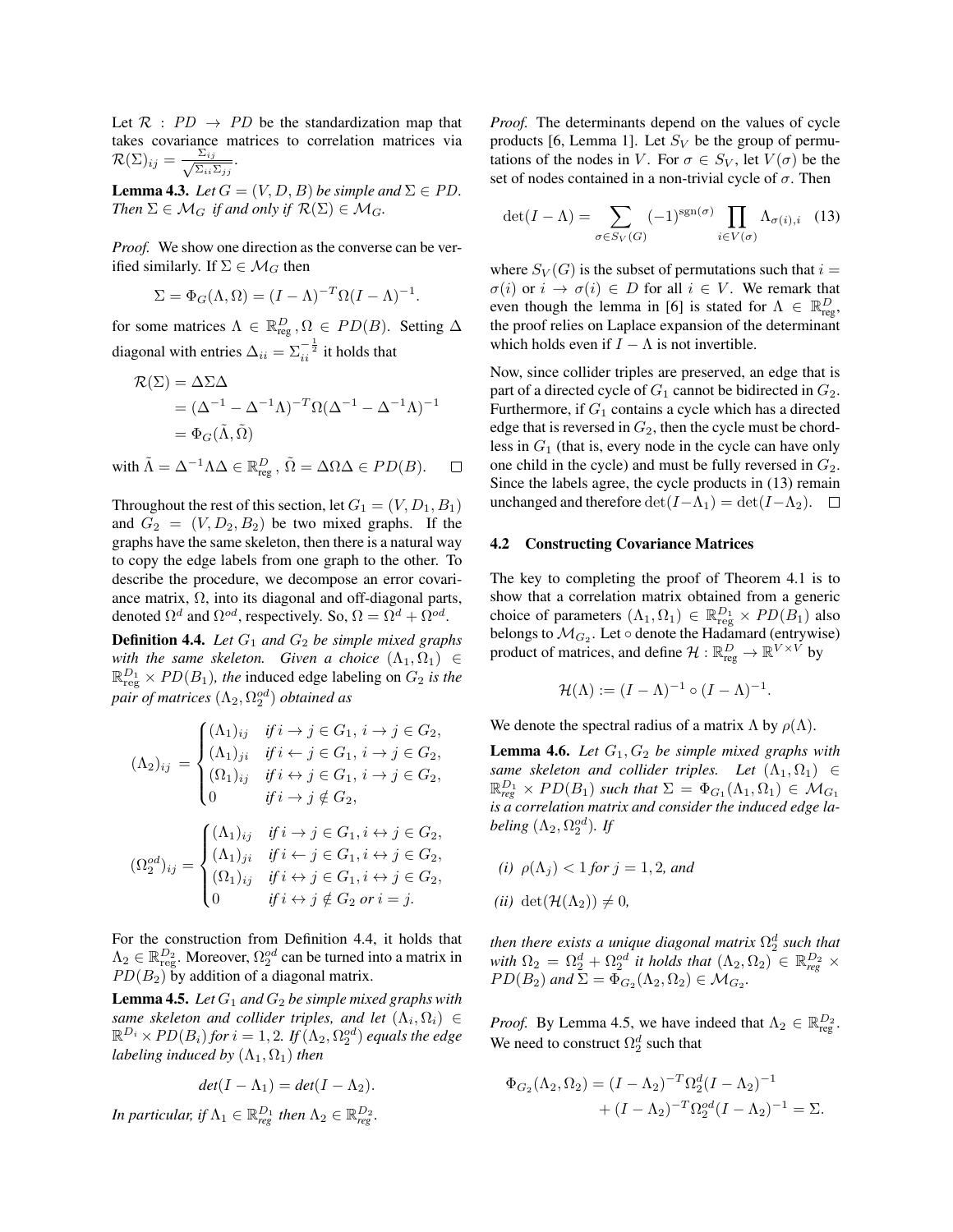Since  $\Sigma_{ii} = 1$ , this requires for all  $i \in V$  that

$$
((I - \Lambda_2)^{-T} \Omega_2^d (I - \Lambda_2)^{-1})_{ii}
$$
  
= 1 - ((I - \Lambda\_2)^{-T} \Omega\_2^{od} (I - \Lambda\_2)^{-1})\_{ii}.

Solving for the diagonal of  $\Omega_2^d$  is equivalent (see [16, Lemma 5.1.3] ) to the linear system  $Ax = b$  where

$$
A = \mathcal{H}(\Lambda_2) = (I - \Lambda_2)^{-1} \circ (I - \Lambda_2)^{-1}
$$

and the coordinates of the vector  $b$  are

$$
b_i = 1 - ((I - \Lambda_2)^{-T} \Omega_2^{od} (I - \Lambda_2)^{-1})_{ii}.
$$

By hypothesis,  $det(\mathcal{H}(\Lambda_2)) \neq 0$  and the system has a unique solution. It thus remains to show that  $\Phi_{G_2}(\Lambda_2, \Omega_2)$  also matches  $\Sigma$  in all off-diagonal entries.

In general, if  $\Phi(\Lambda, \Omega)$  is a correlation matrix over a mixed graph G and  $\rho(\Lambda) < 1$ , by [22, Theorem 4], the entries for  $i \neq j$  are given by

$$
\Phi_G(\Lambda, \Omega)_{ij} = \sum_{\tau \in S^{ij}} \prod_{s \to t \in \tau} \Lambda_{ts} \prod_{s \to t \in \tau} \Omega_{st}, \qquad (14)
$$

where  $S_G^{ij}$  is the set of simple treks from i to j. By assumption,  $\rho(\Lambda_1)$ ,  $\rho(\Lambda_2)$  < 1, and we may apply the representation in (14) to  $G_1$  and  $G_2$ . In general,  $S_{G_1}^{ij} \neq S_{G_2}^{ij}$ . However, the fact that the graphs have the same skeleton and share collider triples implies that when replacing  $(\Lambda, \Omega)$  by  $(\Lambda_i, \Omega_j)$ ,  $j = 1, 2$ , in (14), the induced edge labeling guarantees that the right hand sides of the expression are equal. Hence,

$$
\Phi_{G_1}(\Lambda_1, \Omega_1) = \Sigma = \Phi_{G_2}(\Lambda_2, \Omega_2)
$$

as was the claim.

With these preparations in place, we may complete the proof of the main result of this section.

*Proof of Theorem 4.1.* First, observe that the covariance parametrization

$$
\Phi_{G_1} : \mathbb{R}^{D_1} \times PD(B_1) \to \mathcal{M}_{G_1} \subseteq PD
$$

is a rational map. Next, consider the algebraic map

$$
\Psi: \mathcal{U} \subset \mathbb{R}^{D_1} \times PD(B_1) \to \mathcal{M}_{G_2} \subseteq PD
$$

defined as follows. First, apply the standardization map on the parameter  $(\Lambda_1, \Omega_1)$  to obtain  $(\tilde{\Lambda}_1, \tilde{\Omega}_1, \Delta)$ , as in the proof of Lemma 4.3. We denote this map by  $\mathcal{R}$ . As  $(\tilde{\Lambda}_1, \tilde{\Omega}_1)$  define a correlation matrix we may obtain  $(\tilde{\Lambda}_2, \tilde{\Omega}_2)$  from the procedure in Lemma 4.6, for representation of the same correlation matrix. Finally, destandardize  $(\tilde{\Lambda}_2, \tilde{\Omega}_2)$  with the matrix  $\Delta$  from the standardization map, and apply  $\Phi_{G_2}$ .



Figure 2: Commutative diagram illustrating two ways of obtaining a matrix  $\Sigma \in \mathcal{M}_{G_1} \cap \mathcal{M}_{G_2}$ . One is the parametrization  $\Phi_{G_1}$ , while the other is a composition of maps (including the map H defined via Lemma 4.6), that we denote  $\Psi$ .

Note that the map  $\Psi$  is well-defined for input that satisfies the two conditions in Lemma 4.6. This domain includes an open subset  $\mathcal{U} \subset \mathbb{R}^{D_1} \times PD(B_1)$ . This subset is nonempty because  $(0, I) \in \mathcal{U}$ . The final application of  $\Phi_{G_2}$  to  $(\Lambda_2, \Omega_2)$  gives a matrix in  $\mathcal{M}_{G_2}$ , which by construction and Lemma 4.6 coincides with  $\Phi_{G_1}(\Lambda_1, \Omega_1)$ . The diagram in Figure 2 illustrates the situation.

The map  $\Psi$  is a composition of a rational map with algebraic maps that involve radicals (i.e., square roots in the standardization  $R$ ). Since  $\Psi$  coincides with the rational map  $\Phi_{G_1}$  on the open set U, they must be equal outside of an algebraic hypersurface (i.e., the zero set of a multivariate polynomial). This exceptional set has Lebesgue measure zero (see, e.g., the lemma in [23]). Covariance matrices in  $\mathcal{M}_{G_1}$  that are given by parameters  $(\Lambda_1, \Omega_1)$ outside the exceptional set are also in  $\mathcal{M}_{G_2}$ . We may conclude that  $\mathcal{M}_{G_1} \subseteq \overline{\mathcal{M}_{G_2}}$  because the elements of the exceptional set are limits of sequences off the exceptional set. By symmetry,  $\overline{\mathcal{M}_{G_1}} = \overline{\mathcal{M}_{G_2}}$  as claimed.  $\Box$ 

## 5 GREEDY SEARCH

 $\Box$ 

Based on our result on the dimension of models given by simple mixed graphs, we may form scores that trade off model dimension and model fit. For model selection, we may then maximize such a score over the considered set of graphs. Given the large number of possible graphs, we follow prior work and consider a greedy search that starts from some initial graph and iteratively selects the highest-scoring graph from a local neighborhood of graphs. The procedure stops when no higher score can be found in the local neighborhood or a fixed maximum number of iterations is reached. To mitigate getting trapped in local optima, the search is running from different (random) starting points. In the present context, we take the local neighborhood of a graph G to be the union of all simple mixed graphs that can be obtained from G by adding one edge, by removing one edge, or by reversing one directed edge; compare [22].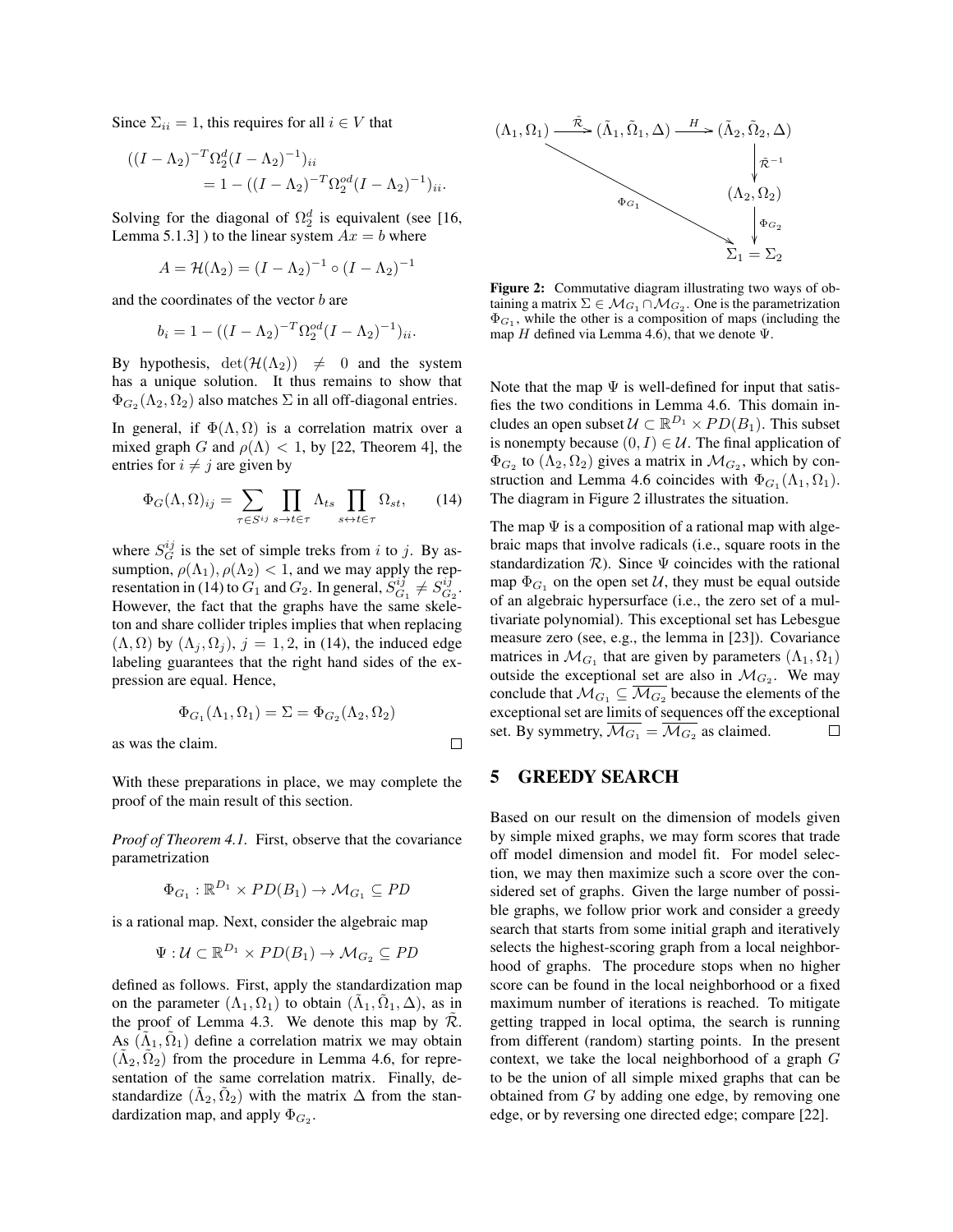Let  $X \in \mathbb{R}^{n \times p}$  be a data matrix, assumed to hold in its rows the realizations of  $n$  i.i.d. and centered Gaussian random vectors. Let  $S = \mathbf{X}^T \mathbf{X}/n$  be the sample covariance matrix. The Gaussian log-likelihood function is

$$
\ell(\Sigma;S) = -\frac{n}{2} \left[ \log \det(2\pi\Sigma) + \text{tr}(\Sigma^{-1}S) \right]
$$

.

Our proposed score for a mixed graph  $G = (V, D, B)$ then takes the form

$$
s(G) = \frac{1}{n} \left( \max_{\Sigma \in \mathcal{M}_G} \ell(\Sigma; S) - \text{penalty}(p, k, n) \right), \tag{15}
$$

where  $p = |V|$  and  $k = |D| + |B|$  is the number of edges. To compute the maximum log-likelihood in (15) we apply the block coordinate-descent algorithm from [6]. The standard Bayesian information criterion (BIC) uses penalty $(p, k, n) = \frac{1}{2}(p + k) \log(n)$ ; here  $p + k$ is the model dimension. The authors of [22] double this penalty when searching over acyclic simple mixed graphs as it improved performance in experiments. An increased penalty is supported by related work on selecting sparse graphical models [12].

There the increased penalty is induced from a prior distribution over graphs under which the number of edges is uniformly distributed. Adopting these ideas in our case we propose to define the score  $s(G)$  from (15) with

penalty
$$
(p, k, n) = \frac{1}{2}(p+k)\log(n) + \log(p^{2k}3^k)
$$
. (16)

The last term reflects that there are  $\binom{p(p+1)/2}{k}3^k \sim$  $p^{2k}3^k$  simple mixed graphs with k edges. This penalty is formulated with a view towards sparser graphs as encountered in the application we consider in Section 6.2. We will also explore its use in simulated non-sparse problems of small scale (Section 6.1). Note also that the proposed penalty ignores the issue of distributional equivalence, i.e., different graphs inducing the same model  $\mathcal{M}_G$ . Unfortunately this equivalence issue is still poorly understood.

## 6 NUMERICAL EXPERIMENTS

In this section we present numerical experiments, in which we apply the proposed greedy search to simulated data and well-known protein expression data [26].

### 6.1 Simulation Studies

We consider graphs with  $p \in \{5, 6\}$  nodes. In each case generate 100 simple mixed graphs uniformly at random using an MCMC algorithm; in analogy to [22]. The parameters for the graphs' edges are sampled uniformly from  $[-0.9, -0.5] \cup [0.5, 0.9]$ . The diagonal entries in

Table 1: Proportion of estimated graphs that share the dimension (Dim), skeleton (Skel) and both skeleton and set of collider triples (Skel & Coll) with the true graph, and minimal structural hamming distance (SHD\*) averaged over simulations. Estimates use BIC with standard (1) and increased penalty (2), and search initialized at random (R) or at the true graph (TG).

| BІC | n               | <b>Start</b> | Dim  | <b>Skel</b> | Skel & Coll | SHD* |
|-----|-----------------|--------------|------|-------------|-------------|------|
|     | 10 <sup>2</sup> | R            | 0.39 | 0.13        | 0.07        | 3.79 |
|     |                 | TG           | 0.8  | 0.8         | 0.25        | 1.15 |
| 1   | $10^{3}$        | R            | 0.63 | 0.43        | 0.26        | 2.44 |
|     |                 | TG           | 0.88 | 0.88        | 0.53        | 0.63 |
|     | $10^{4}$        | R            | 0.76 | 0.59        | 0.45        | 2.29 |
|     |                 | TG           | 0.92 | 0.92        | 0.74        | 0.34 |
|     | $10^{2}$        | R            | 0.24 | 0.14        | 0.1         | 3.55 |
|     |                 | TG           | 0.92 | 0.92        | 0.36        | 1.03 |
| 2   | 10 <sup>3</sup> | R            | 0.48 | 0.34        | 0.21        | 2.78 |
|     |                 | TG           | 0.9  | 0.9         | 0.52        | 0.65 |
|     | $10^{4}$        | R            | 0.71 | 0.61        | 0.38        | 2.02 |
|     |                 | TG           | 0.93 | 0.93        | 0.71        | 0.42 |

 $\Omega$  are set by adding independent  $\chi_1^2$  draws to the absolute row sums to ensure positive definiteness by diagonal dominance. For each graph, we generate three Gaussian data sets of size  $n \in \{10^2, 10^3, 10^4\}.$ 

For each data set, we run the greedy search starting from  $(i)$  300 randomly selected graphs but also from  $(ii)$  the true graph. For every single restart, we set the maximum number of iterations of greedy search to be  $10^4$ . In Table 1 we report on how often the greedy search gives a model of correct dimension, correct graph skeleton, and both correct collider triples and skeleton when  $p = 5$ . For each initialization scheme, we consider the BIC with both standard penalty and penalty as in (16). Furthermore, in Table 2, the frequency distribution of the difference between the dimension for the true graph and for the estimated graph is reported for the case  $p = 5$  and BIC with standard penalty.

In Table 1, we also report a structural Hamming distance (SHD); counting edge additions, deletions and reversals needed to move from one mixed graph to another. The distance we give uses our theorems on dimension and collider triples to bound the true minimal SHD between a graph representing the selected model and one representing the true model. In other words, we minimize the SHD over pairs of graphs  $(\bar{G}_1, \bar{G}_2)$ , where  $\bar{G}_1$  has the same skeleton and collider triples as the true graph and  $\overline{G}_2$  has the same skeleton and collider triples as the estimated graph. While this upper bound SHD\* needs not be tight, it is on average only half as large as a naive SHD computed for estimated and true graph directly.

By Theorem 3.1, the frequency of having the same dimension gives an upper bound for the frequency of getting equivalent models. Additionally, Theorem 4.1 indicates that the frequency of having both the same set of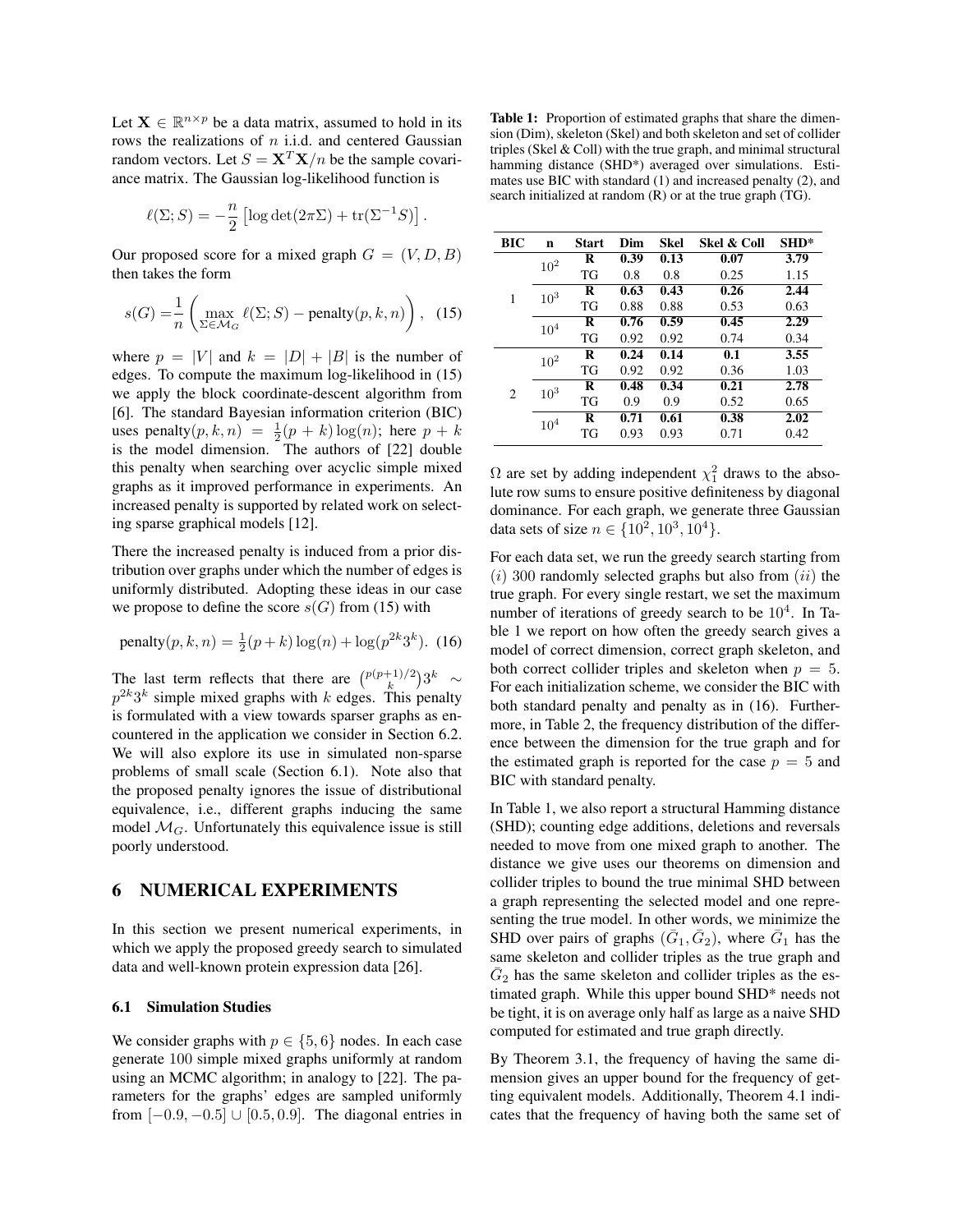Table 2: Absolute frequency distribution of the difference between the dimension for the true graph (TG) and the dimension of the estimated graph (EST) in 100 simulations for p=5 and BIC with standard penalty.

| n        | <b>Start</b> | $Dim(EST) - Dim(TG)$ |          |          |    |    |   |
|----------|--------------|----------------------|----------|----------|----|----|---|
|          |              | -3                   | $-2$     | $-1$     | 0  | 1  | 2 |
| $10^{2}$ | R            | 5                    | 14       | 35       | 39 | 7  | 0 |
|          | TG           | 0                    | $\theta$ | $\theta$ | 80 | 20 | 0 |
| $10^{3}$ | R            | 1                    | 3        | 25       | 63 | 8  | 0 |
|          | TG           | 0                    | $\Omega$ | $\theta$ | 88 | 12 | 0 |
| $10^{4}$ | R            | 0                    | 2        | 14       | 76 | 8  |   |
|          | TG           | 0                    | $\Omega$ | 0        | 97 |    |   |

collider triples and the same skeleton is a lower bound for the frequency of getting equivalent models. Hence, according to our experiment with 100 simulations, when starting from the true graph, the estimated graph is distributionally equivalent to the true graph between 74% and 92% of times when  $p = 5$  and  $n = 10<sup>4</sup>$  (BIC with standard penalty, see Table 1) and between 61% and 80% when  $p = 6$  (results not given in Table). On the other hand, if the greedy search algorithm is started from a random graph, the estimated graph belongs to the equivalence class of the true graph between 38% and 57% of times when  $p = 5$  and between 21% and 60% when  $p = 6$ . The standard penalty seems to slightly outperform the increased penalty when  $p \in \{5, 6\}$ , although this is not so evident from the upper bound on the true minimal structural Hamming distance. Additional partial experiments we carried out for  $p = 10$  suggest that for a larger number of nodes, smaller Hamming distances result from the increased penalty.

### 6.2 Protein Expression Data

For further illustration, we consider a frequently studied collection of data sets on expression of  $p = 11$  proteins in human T-cells [26]. The collection comprises 14 data sets, each obtained under different experimental conditions. The sample size of these data sets ranges from 707 to 927. The focus on 11 proteins is due to limitations in the experimental technology. Figure 2 in [26] suggests presence of further relevant but unobserved proteins and leaves open the possibility of a feedback cycle.

To accommodate departures from our linear Gaussian models, at least at the level of marginal distributions, we consider a Gaussian copula version of the models [15, 20]. In other words, each observed variable is assumed to be a deterministic and isotonic function of a Gaussian latent variable. As shown in [20], consistent estimation in the Gaussian copula models is achieved by replacing the sample covariance matrix in the Gaussian

Table 3: Summary statistics on the number of edges in the estimated graphs for the 14 protein expression datasets.

| <b>Type of edges</b> | Min | Median | Max |
|----------------------|-----|--------|-----|
| All                  | 10  | 13     | 13  |
| Directed             |     | 8      | 11  |
| <b>Bidirected</b>    |     | 4.5    |     |

likelihood function (and the model selection score) by a bias-corrected Kendall's tau correlation matrix. The entries of this matrix are  $\sin(\frac{\pi}{2}\hat{\tau}_{ij})$ , where  $\hat{\tau}_{ij}$  is Kendall's  $\tau$ for the pair of variables  $(X_i, X_j)$ . With this substitution, we actually project a  $\frac{p(p+1)}{2}$ -dimensional covariance matrix to the  $\frac{p(p-1)}{2}$ -dimensional space of correlation matrices. However, our sufficient condition for equivalence remains unchanged, and the result on expected dimension still holds as long as the graph has no more than  $p(p-3)$  $\frac{a^{2}-b}{2}$  edges.

For each dataset, the greedy search based on the biascorrected Kendall's tau matrix was repeated 100 times, each time starting from a random graph and using BIC with increased penalty. The highest scoring graph for each data set was then determined. As reported in Table 3, the total number of edges in the 14 estimated graph ranges from 10 to 13, with the median being 13. The table also gives these statistics for the count of directed and bidirected edges. The proportion of directed edges in each graph ranges from a minimum of 0.2 to a maximum of 0.85. A total of 4 of the 14 graphs contain a directed cycle: datasets 3, 6 and 7 each yield a graph with one 3-cycles, and dataset 4 leads to one 4-cycle.

We display two of the selected graphs in Figure 3, one with minimum (dataset 1) and one with maximum (dataset 6) number of edges, the latter also displaying a 3-cycle. Although further work is needed to fully determine possible equivalences, there is no obvious reason (e.g., by Theorem 4.1) for a distributionally equivalent graph without a cycle to exist. We conjecture that this is indeed not the case. Considering all 14 graph estimates together it is reassuring to observe that some structure is shared. Figure 4 shows the (undirected) edges that appear in all/at least 11 of the skeletons of the estimated graphs.

Our selected graphs show good agreement with regulatory relationships described in [26], e.g., the interplay PLCG-PIP2-PIP3 (in at least 12 of the inferred graphs); the connection PKC-P38-PJNK (all 14 graphs); the connection P44/42 (named ERK in [26]) and PKA-PAKTS473 (named AKT in [26], all 14 graphs). Moreover, three expected relationships that are well-reported from the field-related literature emerge in our work that were undetected in [26]. This is the case for the connections: PIP2 to PKC (dataset 14), PLCG to PKC (dataset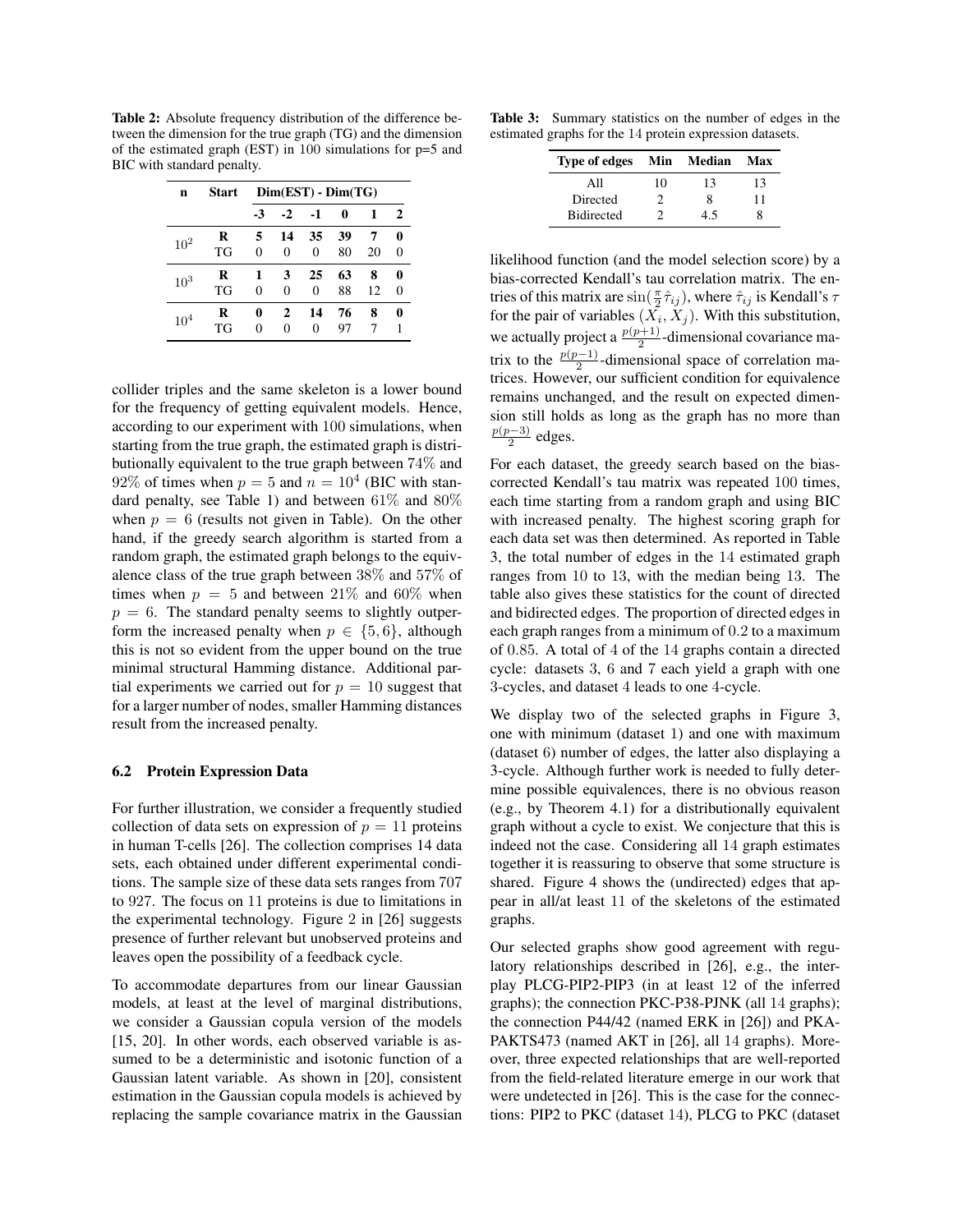

Figure 3: Estimated graphs corresponding to the case of minimum number of edges (10 edges, dataset 1) and maximum number of edges (13 edges, dataset 6).



Figure 4: Edges appearing in at least 9 (a) and 13 (b) skeletons from the estimated graphs.

#### 14) and PIP3 to PAKTS473 (dataset 6, 7 and 12).

Finally, in order to illustrate the behavior of the greedy search itself we focus again on datasets 1 and 6. Figure 5 shows the respective search paths in terms of the score achieved at each iteration. While local optima are possible, we observe that most search paths end with a score near the overall maximum.

## 7 CONCLUSION

We considered structure learning for linear causal models with Gaussian errors that may exhibit feedback loops and correlation induced by latent variables. In order to gain tractability in this difficult problem, we restricted our attention to simple mixed graphs. Such graphs have the favorable property of always inducing a model whose dimension is as one expects from counting parameters. This property allows one to form meaningful model selection scores. While a search over simple mixed graphs remains challenging, computationally and statistically, our experiments suggest that useful information can be learned from greedy search methods. This generalizes similar conclusions for acyclic simple graphs [22].



Figure 5: Curves of scores versus the time (seconds) in 300 random restarts greedy search for dataset 1 and dataset 6.

We also showed that an existing sufficient condition for distributional equivalence admits a natural generalization from acyclic to cyclic simple mixed graphs. However, the condition is very restrictive. It would be important to find more broadly applicable conditions for distributional equivalence.

#### Acknowledgements

CA was partially supported by the Deutsche Forschungsgemeinschaft (DFG) in the context of the Emmy Noether junior research group KR 4512/1-1. FO would like to thank Technical University of Munich for hosting her and University of Rome La Sapienza to make her research visit in Germany possible. We are grateful to anonymous reviewers for their constructive feedback on the paper.

### References

- [1] S. Bongers, J. Peters, B. Schölkopf, and J. M. Mooij. Theoretical aspects of cyclic structural causal models, 2016.
- [2] C. Brito and J. Pearl. A new identification condition for recursive models with correlated errors. *Struct. Equ. Model.*, 9(4):459–474, 2002.
- [3] D. M. Chickering. Optimal structure identification with greedy search. *J. Mach. Learn. Res.*, 3:507– 554, 2002.
- [4] M. Drton. Algebraic problems in structural equation modeling. In *The 50th anniversary of Gröbner bases*, volume 77 of *Adv. Stud. Pure Math.*, pages 35–86. Math. Soc. Japan, Tokyo, 2018.
- [5] M. Drton, C. Fox, A. Käufl, and G. Pouliot. The maximum likelihood threshold of a path diagram. *Ann. Statist.*, 47(3):1536–1553, 2019.